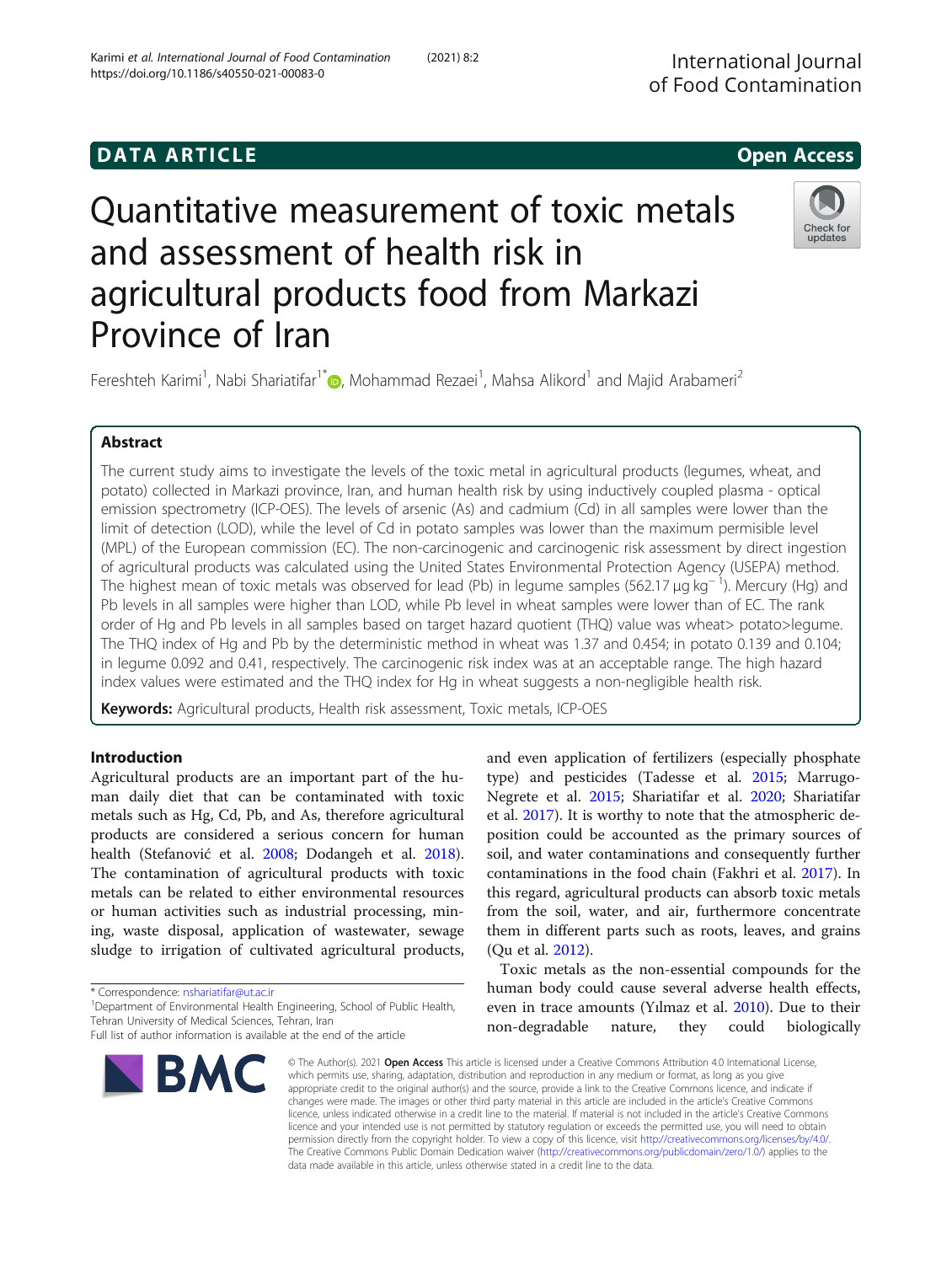accumulate in different tissues (kidney, liver, bone, and brain) after their intake through diet as well as inhalation pathways (Bjørklund et al. [2017](#page-5-0); Raj and Maiti [2019](#page-6-0)). It has been noted that developmental disorders in infants and children such as lowering intelligence quotient (IQ) can be correlated with Hg and Pb (Marrugo-Negrete et al. [2015;](#page-6-0) Raj and Maiti [2019](#page-6-0)). In this context, the International Agency for Research on Cancer (IARC) categorized Pb as (group 2B) and Cd as (group 1) a human carcinogenic compound (Cancer IAfRo [1993\)](#page-5-0). As may cause cancer in humans in various organs including the lung, skin, blood, and skeleton. (Sarkar and Paul [2016](#page-6-0)). Also, excessive entry of heavy metals and synthetic chemicals into the studied soils may lead to deterioration of the soil biology, thereby altering the physicochemical properties of the soil and causing other environmental problems (Qu et al. [2012;](#page-6-0) Salama and Radwan [2005;](#page-6-0) Islam et al. [2020;](#page-5-0) Proshad et al. [2018](#page-6-0); Solgi et al. [2014;](#page-6-0) Solgi et al. [2012;](#page-6-0) Ghasemidehkordi et al. [2018a;](#page-5-0) Ghiyasi et al. [2010a](#page-5-0); Hani and Karimineja [2010a\)](#page-5-0). Pruvot et al. [\(2006\)](#page-6-0) showed that the soil near the smelter is more contaminated than the reference soil. Also, higher levels of toxic metals in industrial and mining areas are due to lack of environmental protection and pollution (Pang et al. [2016](#page-6-0); Fang et al. [2014](#page-5-0)). Agrawal et al. [\(2003\)](#page-5-0) noted that agricultural lands near industrial centers and highways should also be polluted due to air pollution around them (Agrawal et al. [2003\)](#page-5-0). Therefore, atmospheric sedimentation in agricultural lands located in industrial areas might play a critical role in the uptake of higher levels of toxic metals by plants (Rahman et al. [2013](#page-6-0)). Moreover, industrialization influences the toxic metals concentration in soil, water, and air leads to an increase in the concentration of these elements in agricultural products. Lei et al. [\(2015\)](#page-6-0) mentioned that human activities, like mineral exploration, refining, and manipulation, as well as sewage sludge, are the most important sources of toxic metals pollution (Lei et al. [2015](#page-6-0)).

In Markazi province, the presence of heavy metals in the soil may be from various sources such as industrial activities, lead and zinc mines, and fuel combustion, greenhouse gas emissions, and municipal waste disposal. To the best of our knowledge, few researches have been done to investigate the concentration of toxic metals in agricultural products, obtained from the industrial areas of Markazi province as one of the most industrialized regions of Iran. Also, this is the first attempt to measure and compare toxic metal content in agricultural products in the industrial areas of Markazi province using an ICP-OES. Therefore, the present study is devoted to evaluate the toxic metal concentrations and the potential health effects in selected agricultural products (legumes, potatoes, and wheat) in Markazi province of Iran.

# Method and material Chemical reagents

All chemicals (nitric acid 65%, perchloric acid, sulfuric acid, and hydrogen peroxide 70%) and standard stock solutions of toxic metals with analytical grade (purity > 99%) were purchased from Merck (Darmstadt, Germany). Double-distilled water was used in all dilutions.

# Sample collection

The sample size was based on the agricultural fields. In this regard, the samples were collected in January 2019 from agricultural products produced in the Markazi Province. A total of 120 samples were collected (60 samples of legume (chickpea  $(n = 20)$ , lentil  $(n = 20)$  and bean  $(n = 20)$ , 30 samples of potato, and 30 samples of wheat were collected). All samples were labeled after collection and stored in clean polythene bags according to their type and then transfer to the laboratory for analyses.

# Preparation and treatment of samples

The collected samples were washed with distilled water to eliminate possible surface contamination. Then the potato samples were cut into small pieces with a knife and then all the samples were dried in an oven at 100 °C. Finally, the samples were grinded into a fine powder using a commercial blender and stored in polyethylene bags, until analysis.

#### Sample preparation

To minimize effects of organic matrix and prevent the possibility of sample contamination and loss of analyte, in this study acid decomposition of samples was performed in the closed vessel microwave oven system (Milestone Ethos D, maximum power of 1400 W and maximum pressure in Teflon vessels of 100 bar). The agricultural product samples were washed with distilled water and dried at 105 °C for 48 h. The dried samples were ground, then homogenized using an agate pestle, and sorted in glass bottles until analysis. All of the glass containers used were cleaned and soaking, overnight in a 10% nitric acid solution, and then rinsed with deionized water (Türkmen and Dura [2016;](#page-6-0) Mendil et al. [2004](#page-6-0)). Triplicate agricultural product samples (0.25 g) were digested with 9 mL of nitric acid (65%) and 1 mL of hydrogen peroxide (70%) in the microwave digestion system for 30 min at a maximum temperature of 300 °C. The residue was then diluted to 10 mL with deionized water in a 10 mL volumetric flask. A blank digest was conducted in the same way (Türkmen and Dura [2016](#page-6-0); Torres-Escribano et al. [2010\)](#page-6-0).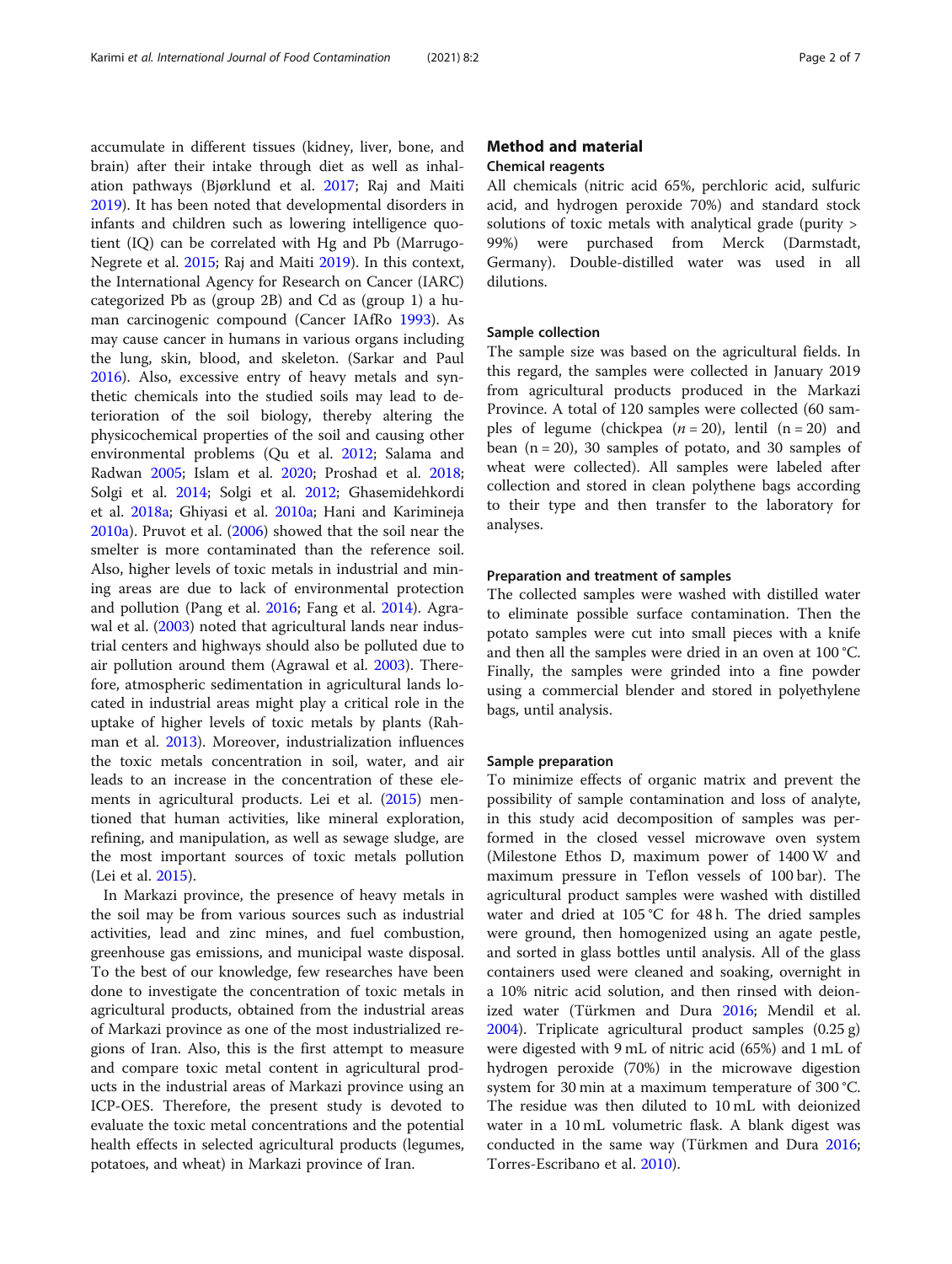# ICP-OES measurement

All prepared samples were analyzed in triplicates using an ICP-OES (Spectro Arcos, SPECTRO, Germany) with Torch type of flared end EOP Torch 2.5 mm. The optimum functioning parameters were radio-frequency (RF) generator (1400 W); argon gas grade 6 was used for plasma, nebulizer, and auxiliary gas. The gas flows of plasma, auxiliary, and nebulizer were 14.50, 0.90, and 0.85(L min − 1), respectively. Then, initial stabilization time, rinse time, and sample uptake time were 240 s total and 45 s for preflush. Also, the time between replicate analysis and delay time was zero. The analysis was a three-time replicate, and the frequency (resonance frequency) of the generator of RF was 27.12 MHz. The types of solid state, detector, and spray chamber were cyclonic,, Charge Coupled Device (CCD), and modified Lichte, respectively. The type of pump of sample delivery was four-channel, software-controlled; peristaltic pump enables exact sample flows. The speed of prewash pump was 60 rpm (for15 s), 30 rpm (for 30 s), and the time of prewash was 45 s, and finally, the speed of the pump of sample injection was 30 rpm.

### Validation of the analytical method

The validation of the analytical procedure for quantitative analysis of elements in agricultural products and its aqueous extracts was performed by evaluating selectivity, working and linear ranges, LOD, quantification limit (LOQ), re-peatability, and reproducibility (precision). Matrix effects were studied using standard addition method, by adding 200 μL of mixed standard solutions to the original samples (Mix standard certified reference material (CRM): 92091 Supelco LOT BCCB9855, Trace CERT®, 33 elements, 10 mgL<sup>-1</sup> in nitric acid, Hg standard CRM:28941 Supelco, LOT BCCB8927, 1000 mgL<sup>-1</sup>, Hg in nitric acid). The recovery values were in the 94– 105% range.

# Health risk assessment

The Chronic Daily Intake (CDI) of detection of toxic metals due to ingestion of toxic metals via consumption of food products was calculated using the following Equation (Heshmati et al. [2018;](#page-5-0) Jahanbakhsh et al. [2019](#page-6-0)):

$$
CDI = \frac{C \times IR \times EDi \times EFi}{BW \times AT}
$$
 (1)

In this study, C is the concentration of the toxic metal (mg.kg<sup>−</sup> <sup>1</sup> ); IRi ingestion rate was set as (legume 19 g day<sup>-1</sup>, wheat 320 g day<sup>-1</sup> and potato 58 g day<sup>-1</sup>) (Abdollahi et al. [2014;](#page-5-0) Kalantari et al. [2005](#page-6-0)); EDi is the exposure duration of toxic metals ingestion (24 years); EFi, is

the exposure frequency (350 days year<sup>−</sup> ) (Yousefi et al. [2018](#page-6-0)); BWI, bodyweight average (70 Kg) (Yousefi et al. [2018](#page-6-0); Nazaroff and Alvarez-Cohen [2001\)](#page-6-0) and AT is the mean exposure years (365 days year<sup>-1</sup> × number of exposure years) (EPA U [2015](#page-5-0)). The THQ was used for the non-carcinogenic risk assessment of toxic metals according to Eq. 2(Dadar et al. [2017;](#page-5-0) Madani-Tonekaboni et al. [2019](#page-6-0); Roudbari et al. [2021\)](#page-6-0):

$$
THQ = \frac{CDI}{RfD}
$$
 (2)

Where, CDI is chronic daily intake (mg  $kg^{-1}$  per day); RfDo is the oral reference dose that for Hg, Pb and Cd are 0.0001, 0.0035, and 0.0005 mg kg<sup>-1</sup> per day (EPA U [2015](#page-5-0); Dadar et al. [2017;](#page-5-0) Madani-Tonekaboni et al. [2019](#page-6-0); Rezaei et al. [2013\)](#page-6-0).

The carcinogenic risks (CR) for exposure to Pb to the population in were obtained using the Eq. 4 (Yousefi et al. [2018;](#page-6-0) Fakhri et al. [2018](#page-5-0); Fathabad et al. [2018](#page-5-0)):

$$
Cancer risk (CR) = CDI \times CSF
$$
 (4)

Where, CSF index is the cancer slope factor of Pb via agricultural products ingestion pathway (0.00085 mg/kg/ day), CSF index for Hg via oral ingestion was not provided. In this investigation the calculated CR values, was compared with the upper limit allowed by the USEPA standards which is≤10–6 (USEPA [2016](#page-6-0)).

# Statistical analysis

The statistical analysis was conducted with SPSS v.24 using analysis of variance (ANOVA) and Chi-square tests. The toxic metal contents represent the mean of three independent experiments (triplicate). Data are presented as mean ± SEM value. The considered significant level was  $p < 0.05$ .

# Results

.

The graphs of calibration for the toxic metals were prepared from the standard solutions at six points, ranged from 0.50–16  $\mu$ gL<sup>-1</sup>. All the toxic metals revealed linear relationships of the instrumental response and the solutions containing the metals with insignificant intercepts and correlation coefficients for all samples ranged from 0.9891 to 0.9922.Perceived LOD and LOQ are ranged 0. 05–2 and 0.16–6.60 μg/kg, respectively. The recoveries gained were found to vary from 94 to 105% that is a suitable range for all toxic metals. The wavelengths applied for the determination of the elements concentration, based on baseline signals and their interferences at selected lines observed experimentally during the measurements (Table [1](#page-3-0)). Table [2](#page-3-0) shows toxic metals content in legume, wheat, and potato samples in Markazi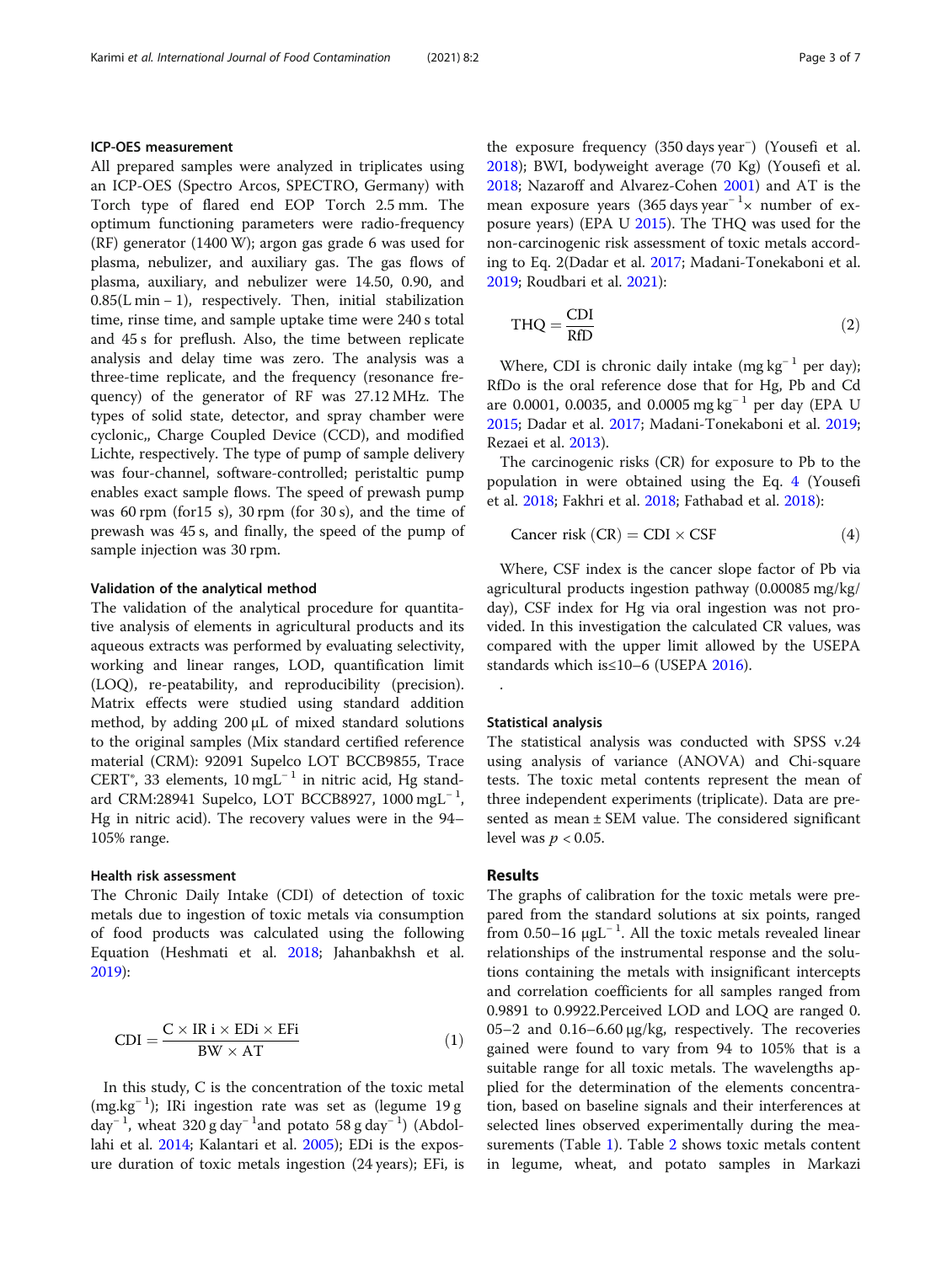| <b>Element</b> | Wavelength (nm) | $R^2$ Value | <b>Calibration range</b> | Recovery (%) | LOD<br>$(\mu g/kg)$ | LOQ<br>$(\mu g/kg)$ |
|----------------|-----------------|-------------|--------------------------|--------------|---------------------|---------------------|
| As             | 189.042         | 0.9922      | $0.3 - 1200$             | 94           |                     | 3.30                |
| Cd             | 214.438         | 0.9891      | $0.3 - 1200$             | 98           | 0.05                | 0.16                |
| Hq             | 184.950         | 0.9899      | $0.3 - 1200$             | 101          | 0.35                | 1.17                |
| Pb             | 283.305         | 0.9918      | $1.2 - 1200$             | 105          |                     | 6.60                |

<span id="page-3-0"></span>Table 1 Wavelength and method validation parameters obtained by ICP-OES analysis in agricultural products samples

province as well as permissible levels for toxic metals. Table [3](#page-4-0) shows the estimated THQ for toxic metals (Hg, Cd, and Pb) exposure through food products (legume, potato, and wheat) consumption by deterministic method in Markazi province.

Based on deterministic method, the CR index in the legume, wheat, and potatoes due to Pb was  $1.24 \times 10^{-7}$ ,  $1.39 \times 10^{-6}$ , and  $3.17 \times 10^{-7}$ , respectively.

# **Discussion**

# Toxic metals concentration

The concentration of As and Cd in agricultural products samples (except for potato samples in the case of Cd) was lower than the LOD (1 and  $0.05 \mu g kg^{-1}$ , respectively). For instance, the mean concentration reported for Cd in wheat and legume samples were lower than LOD, while in potato samples it was 27.46  $\mu$ g kg<sup>-1</sup>, which were lower than the MPL proposed by  $\overline{EC}$  (30  $\mu$ g kg<sup>-1</sup>). In some of the previous studies also As, Cd concentrations were lower than other elements (Hg and Pb) which probably due to the low absorption of As and Cd through the plant root compared to Hg and Pb (Cheng et al. [2017](#page-5-0)). In this study, among all food samples, the highest mean concentration of Pb was observed in legume samples  $(562.17 \,\mu g \,\text{kg}^{-1})$ . which were lower than the MPL proposed by National Standard Organization of Iran (300  $\mu$ g kg<sup>-1</sup>) (ISIRI [2000](#page-5-0)). The highest mean concentration of Hg was observed in wheat samples  $(39.54 \,\mu g \text{ kg}^{-1})$ , which were lower than the MPL proposed by Food and Drug Administration (500  $\mu$ g kg<sup>-1</sup>) (Food and Drug Administration (FDA) [2018\)](#page-5-0). Similar studies have shown that Pb concentration in vegetables and crops is higher than other toxic metals, due to their high ability to absorb even small amounts of Pb from air, soil, and water pollution (Liu et al. [2013;](#page-6-0) Sharafi et al. [2019\)](#page-6-0). However, the main source of mercury in agricultural products is through air pollution, while the uptake of mercury through soil is partial (Ghasemidehkordi et al. [2018a\)](#page-5-0).

The rank of Hg concentration of agricultural products can be summarized as wheat' legume' potato. The rank of Pb concentration of agricultural products was legume<sup>s</sup> potato' wheat. Although agricultural products can absorb a variety of toxic metals, there is no uniform relationship between toxic metal concentrations and food type (Fang et al. [2014](#page-5-0)). Moreover, the concentration of the toxic metal in legume samples was higher than potato samples due to the different susceptibility of vegetables to pollution. Pruvot et al. ([2006](#page-6-0)) reported that the leafy vegetables had higher concentrations of Pb and Cd than potatoes (roots or tuberous vegetables) (Pruvot et al. [2006\)](#page-6-0). Liu et al. [\(2013\)](#page-6-0), reported the differences in toxic metals concentration between different plants owing to their diverse accumulation capacities and different soil characteristics (Liu et al. [2013](#page-6-0)). Momen et al. ([2006\)](#page-6-0) reported that the concentrations of Pb and Cd were lower than LOQ in all legume samples (except for Cd concentration in the white bean, faba bean, and lentil samples were 900, 800, and 500  $\mu$ g kg<sup>-1</sup>, respectively) (Momen et al. [2006](#page-6-0)).

According to study of Tadesse et al. ([2015](#page-6-0)), Pb concentration in potatoes of Ethiopia was in the range of 2000–17,400 μg kg<sup>-1</sup> (higher than MPL of EC), while in the present study, the Pb concentration was below the LOD (< 100  $\mu$ g kg<sup>-1</sup>). A similar study have been shown that the Cd and Pb concentrations in some of the vegetables were 200 and 3950  $\mu$ g kg<sup>-1</sup>, respectively (Bahemuka and Mubofu [1999\)](#page-5-0). Ghasemidehkordi et al.

**Table 2** Comparison of the heavy metals content in agricultural products samples with Permissible limit of Iran/EC/FDA (μg/kg)

| Type of<br>food                          |                          | samples $Mean \pm SD$ |       |    | Maximum<br>permisible level<br>of EC                         |  | Maximum<br>permisible level<br>of Iran |         | Maximum<br>permisible level<br>of FDA |                          |      | <i>p</i> - value         |     |           |      |                     |  |
|------------------------------------------|--------------------------|-----------------------|-------|----|--------------------------------------------------------------|--|----------------------------------------|---------|---------------------------------------|--------------------------|------|--------------------------|-----|-----------|------|---------------------|--|
|                                          |                          |                       | As Cd | Ha | Pb                                                           |  | Cd Hg Pb                               |         | Cd                                    | Hq                       | - Pb | Cd                       | Hq  | <b>Pb</b> | Ha   | Pb Cd               |  |
|                                          | <b>Lequme</b> $(n = 60)$ | ND ND                 |       |    | $35.45 + 6.36$ 562.17 + 34.39 –                              |  | 20                                     | 300     |                                       |                          |      |                          | 500 | 6000      |      | $0.040$ $0.042$ $-$ |  |
| Wheat                                    | $(n = 30)$               |                       | ND ND |    | $39.54 + 7.26$ $372.69 + 26.35$ -                            |  | 30                                     | 500     | $\overline{\phantom{a}}$              | $\overline{\phantom{0}}$ | 100  | $\overline{\phantom{a}}$ | 500 | 6000      |      | $0.025$ $0.030$ $-$ |  |
| Potato                                   | $(n = 30)$               |                       |       |    | ND $27.46 \pm 2.33$ $17.47 \pm 1.67$ $470.52 \pm 12.61$ 30 5 |  |                                        | $100 -$ |                                       | $\overline{\phantom{a}}$ | 20   | 100                      | 500 | 1000      | 0.04 | $0.043$ $0.043$     |  |
| $ABD \rightarrow AB$ $AB \rightarrow AB$ |                          |                       |       |    |                                                              |  |                                        |         |                                       |                          |      |                          |     |           |      |                     |  |

ND not detect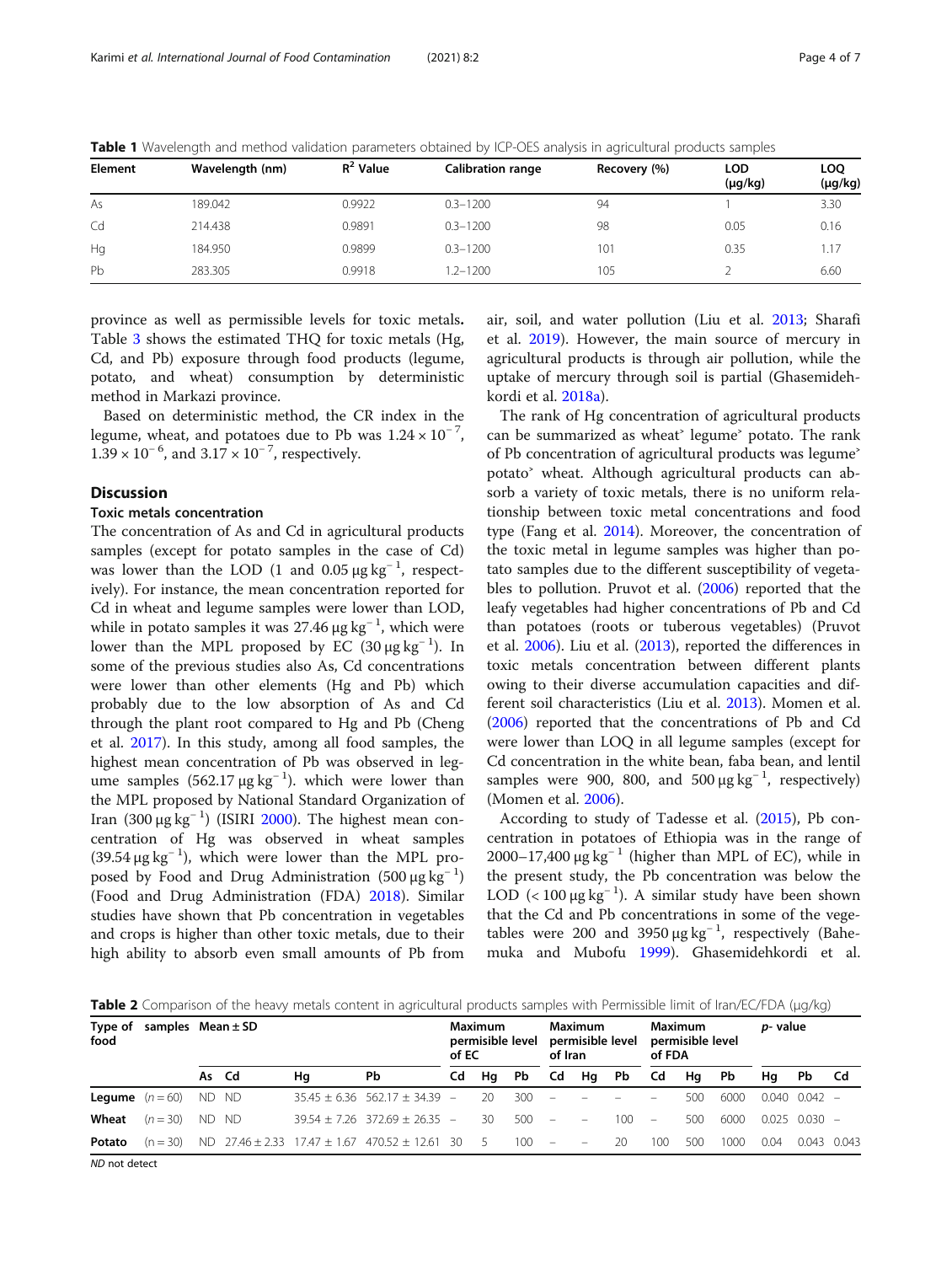<span id="page-4-0"></span>Table 3 Results of THQ indexes due to consumption of Hg, Cd and Pb content in agricultural products samples by deterministic method

| Type of food |    | deterministic method |  |  |  |
|--------------|----|----------------------|--|--|--|
| Legume       | Hq | 0.092                |  |  |  |
|              | Pb | 0.041                |  |  |  |
| Wheat        | Hg | 1.733                |  |  |  |
|              | Pb | 0.454                |  |  |  |
| Potato       | Hg | 0.139                |  |  |  |
|              | Pb | 0.104                |  |  |  |
|              | Cd | 0.043                |  |  |  |

([2018a,](#page-5-0) [b](#page-5-0)) determined the concentrations of Pb and Hg in 10 kinds of agricultural products from agricultural lands near industrial areas of Iran. The highest amount of Pb and Hg reported 56.147  $\mu$ g kg<sup>-1</sup> and 1733.62  $\mu$ g kg<sup>-1</sup>, respectively, which were higher than authenticated regulations of THQ World Health Organization & Food and Agriculture Organization (WHO/FAO) (Ghasemidehkordi et al. [2018a,b](#page-5-0)).

Wheat considers as an important cereal in the diet and provides a 50–90% protein requirement and total caloric content in many countries especially in Iran (Khaniki et al. [2005\)](#page-6-0). The mean Pb concentration of Pb in different traditional flatbreads in Iran by Jahed Khaniki et al. [\(2005\)](#page-6-0), was determined between 270 and 520 μg kg<sup>-1</sup>, while the mean Cd concentration was de-termined as 120–650 μg kg<sup>-1</sup>(Khaniki et al. [2005\)](#page-6-0). In general, it has been shown that metal contamination in grain bran is more endosperm. Therefore, the amount of toxic metals in cereal-based products like bread is associated with the extraction rate of flour. Furthermore, the supply of wheat from industrial areas can cause further pollution (Khaniki et al. [2005;](#page-6-0) Tajdar-oranj et al. [2018](#page-6-0)).

Sadeghi et al. [\(2020\)](#page-6-0) determined mean concentrations of As, Cr, Hg, and Ni in wheat were 0.186, 0.9, 0.021, and 05 mg  $\text{kg}^{-1}$ , respectively. In this study among the metals, As and Hg were the highest, which may be due to wastewater released from human activity in the area (Sadeghi et al. [2020\)](#page-6-0).

Leblebici et al. ([2017\)](#page-6-0) determined lowest and highest levels of Cd, Cr, Ni and Pb in potatoes were 0.01–1.90, 0.08–0.98, 0.02–5.35 and 0.52–13.86  $\mu$ gg<sup>-1</sup>.dw, respectively. These toxic metals can be transferred to the atmosphere, water and soil from the activities of industries, mines, agricultural fertilizers, combustion of fossil fuels and traffic. (Leblebici et al. [2017](#page-6-0)).

Toxic metal contamination of agricultural products is generally observed in most parts of the world; toxic metals are a serious threat to human health. In general, the main reason for the presence of toxic metals due to the rapid growth of urbanization is the change of agricultural land use to industrial, especially in developing countries (Rai et al. [2019\)](#page-6-0).

# Non-carcinogenic risk assessment of toxic metals by intake of agricultural products

The results revealed that the rank order of agricultural products based on THQ was wheat>potato>legume (Table 3). The concentration of As and Cd in agricultural products was lower than the limit of detection (LOD), except Cd in some samples of potato which were lower than the MPLof EC (Commission E. [2006](#page-5-0)). Therefore, there was no need to estimate their noncarcinogenic risk in the population.

The non-carcinogenic risk of wheat was found higher than potatoes and legumes due to the high consumption rate of wheat (320 g/day). The THQ index of Hg and Pb in wheat was 1.37 and 0.454; in potato 0.139 and 0.104; in legume 0.092 and 0.41, respectively (Table 3). In Markazi province is a considerable non-carcinogenic risk  $(THQ > 1)$  due to ingestion of wheat. Because of the high daily consumption of wheat and the persistent nature of toxic metals during food processing and bioaccumulation of them in the human (Stefanović et al. [2008](#page-6-0)), the associated safety considering the concentration of the toxic metal is highly concern.

# Carcinogenic risk assessment of toxic metals by intake of agricultural products

The characteristic of the cancer risk (CR) can be qualitatively described as follows; safe limit CR < 10<sup>−</sup> <sup>6</sup> ; acceptable limit  $10^{-4}$  > CR >  $10^{-6}$ ; threshold risk limit CR > 10<sup>−</sup> <sup>4</sup> ; considerable risk limit CR > 10<sup>−</sup> <sup>3</sup> . The findings carcinogenic risk assessment of Pb in agricultural product samples showed that the CR index was the acceptable limit (> 10–4). In various studies, agricultural soil is generally considered to be one of the main sources and receptors for toxic metals. However, in Markazi Province, the presence of toxic metals in the soil may be from various sources such as industrial activities, Pb and Zn mines, and fuel combustion, greenhouse gas emissions, and municipal waste disposal.

The excessive entry of heavy metals and synthetic chemicals into the studied soils may lead to deterioration of the soil biology, thereby altering the physicochemical properties of the soil and causing other environmental problems. Increasing air, water, and soil pollution caused by traffic jams, mines, various manufacturing industries, and industrial waste is a serious problem that negatively affects public health (Islam et al. [2020](#page-5-0); Proshad et al. [2018](#page-6-0); Hani and Karimineja [2010b;](#page-5-0) Ghiyasi et al. [2010b](#page-5-0)).

Although the urban structure of this province seems to be advanced, despite the advanced urban facilities, the main problems caused by air, water, and soil pollution of the area may cause pollution in agricultural products of the Markazi Province. Agricultural products are the main food used in many countries of the world, and pollution has been reported in most parts of the world due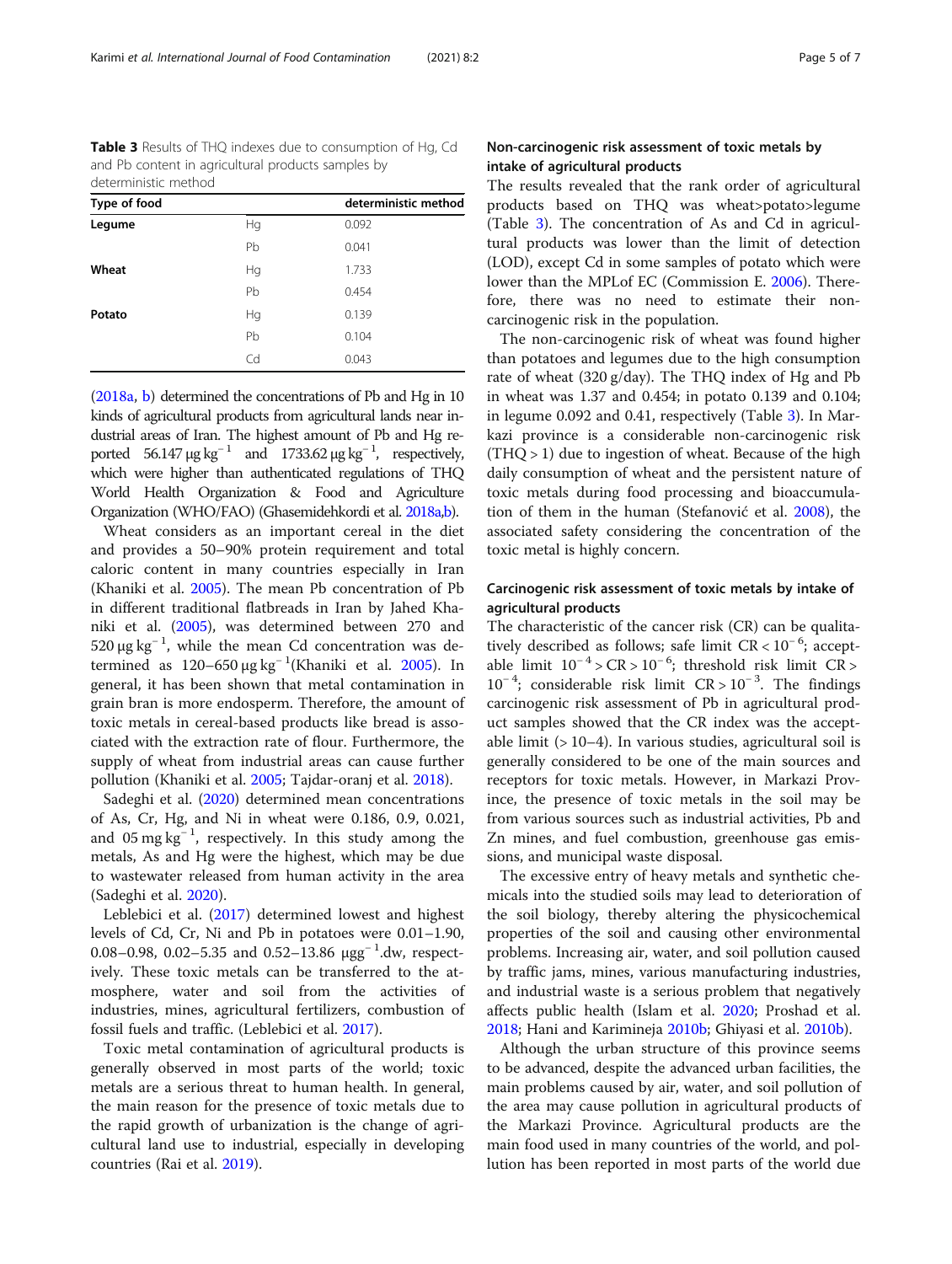<span id="page-5-0"></span>to soil, groundwater, and air. Concerning the increase, the level of heavy metals in agricultural soils and their uptake in agricultural products may be a serious health problem has arisen in some parts of this province.

# Conclusion

The results showed that the concentrations of As and Cd in all samples (legumes, wheat, potatoes) were lower than LOD, and also the concentration of Cd in potato samples was less than the MPL of EC. Pb had the highest mean of toxic metals in all agriculture product samples. The concentrations of Hg and Pb in all samples (legume, wheat, potatoes) were lower than LOD, and also the concentration of Pb in wheat samples was lower than the permitted limit of EC. Wheat was recognized as the most important source of exposure to toxic metals due to its high consumption compared to potatoes and legumes. The results of deterministic method showed exposed population from Markazi Province were at an acceptable cancer risk range, by ingestion of wheat and potato samples. Further research to identify the potential sources of contamination with toxic metals and possible control or corrective strategies and continuous monitoring of agricultural products are recommended. Also, farmers, craftsmen, and other people in the community should be aware of the dangers of food exposed to toxic metals in the Markazi province, which can reduce the level of toxic metals in these foods by providing guidelines and action.

#### Acknowledgments

This study was part of an MSc thesis of Fereshteh Karimi in Food safety and Hygiene that was conducted in the laboratory of the Department of Environmental Health of School of Public Health, Tehran University of Medical Sciences.

#### Authors' contributions

NabiShariatifar: Conceptualization, Supervision, Design of study Writing-Reviewing and Editing. Fereshteh Karimi.: data analysis, Writing- Original draft preparation. Mohammad Rezaei: data analysis, Investigation. MahsaAlikord: Writing- Reviewing and Editing, Software Majid Arabameri: Software, Methodology, Validation. The author(s) read and approved the final manuscript.

#### Funding

This article does not provide any financial support.

### Availability of data and materials

The datasets applied and analyzed during this research are available from the corresponding author on request.

# **Declarations**

#### Competing interests

The authors have no conflicts of interest to declare in this work.

#### Author details

<sup>1</sup>Department of Environmental Health Engineering, School of Public Health, Tehran University of Medical Sciences, Tehran, Iran. <sup>2</sup>Vice-chancellery of Food and Drug, Shahrood University of Medical Sciences, Shahrood, Iran.

Received: 4 January 2021 Accepted: 31 May 2021 Published online: 16 June 2021

#### References

- Abdollahi M, Mohammadi NF, Houshiarrad A, Ghafarpour M, Ghodsi D, Kalantari N (2014) Socio-economic differences in dietary intakes: the comprehensive study on household food consumption patterns and nutritional status of IR Iran
- Agrawal M, Singh B, Rajput M, Marshall F, Bell J (2003) Effect of air pollution on peri-urban agriculture: a case study. Environ Pollut 126(3):323–329
- Bahemuka T, Mubofu EB (1999) Heavy metals in edible green vegetables grown along the sites of the Sinza and Msimbazi rivers in Dar Es Salaam, Tanzania. Food Chem 66(1):63–66
- Bjørklund G, Dadar M, Mutter J, Aaseth J (2017) The toxicology of mercury: current research and emerging trends. Environ Res 159:545–554
- Cancer IAfRo (1993) Cadmium and cadmium compounds. Monographs Eval Carcinogenic Risks Humans 58:119–237
- Cheng J, Zhang X, Tang Z, Yang Y, Nie Z, Huang Q (2017) Concentrations and human health implications of heavy metals in market foods from a Chinese coal-mining city. Environ Toxicol Pharmacol 50:37–44
- Commission E (2006) Commission regulation (EC) no 1881/2006 of 19 December 2006 setting maximum levels for certain contaminants in foodstuffs. Off J Eur Union 364(1):5–24
- Dadar M, Adel M, Nasrollahzadeh Saravi H, Fakhri Y (2017) Trace element concentration and its risk assessment in common kilka (Clupeonella cultriventris caspia Bordin, 1904) from southern basin of Caspian Sea. Toxin Rev 36(3):222–227
- Dodangeh H, Rahimi G, Fallah M, Ebrahimi E (2018) Investigation of heavy metal uptake by three types of ornamental plants as affected by application of organic and chemical fertilizers in contaminated soils. Environ Earth Sci 77(12):473
- EPA U (2015) United States environmental protection agency. Quant Risk Assess Calc 7–9:2015
- Fakhri Y, Bjørklund G, Bandpei AM, Chirumbolo S, Keramati H, Pouya RH et al (2018) Concentrations of arsenic and lead in rice (Oryza sativa L.) in Iran: a systematic review and carcinogenic risk assessment. Food Chem Toxicol 113: 267–277
- Fakhri Y, Mousavi Khaneghah A, Hadiani MR, Keramati H, Hosseini Pouya R, Moradi B et al (2017) Non-carcinogenic risk assessment induced by heavy metals content of the bottled water in Iran. Toxin Rev 36(4):313–321
- Fang Y, Nie Z, Liu F, Die Q, He J, Huang Q (2014) Concentration and health risk evaluation of heavy metals in market-sold vegetables and fishes based on questionnaires in Beijing. China Environ Sci Pollut Re 21(19):11401–11408
- Fathabad AE, Shariatifar N, Moazzen M, Nazmara S, Fakhri Y, Alimohammadi M et al (2018) Determination of heavy metal content of processed fruit products from Tehran's market using ICP-OES: a risk assessment study. Food Chem Toxicol 115:436–446
- Food and Drug Administration (FDA). Mercury and Methylmercury · Regulated Product(s). Food & Beverages,Retrieved from [https://www.fda.gov/food/meta](https://www.fda.gov/food/metals-and-your-food/mercury-and-methylmercury:) [ls-and-your-food/mercury-and-methylmercury:](https://www.fda.gov/food/metals-and-your-food/mercury-and-methylmercury:) Universidade de Coimbra; 2018
- Ghasemidehkordi B, Malekirad AA, Nazem H, Fazilati M, Salavati H, Rezaei M (2018b) Arsenic and boron levels in irrigation water, soil, and green leafy vegetables. Int J Vegetable Sci 24(2):115–121
- Ghasemidehkordi B, Malekirad AA, Nazem H, Fazilati M, Salavati H, Shariatifar N et al (2018a) Concentration of lead and mercury in collected vegetables and herbs from Markazi province, Iran: a non-carcinogenic risk assessment. Food Chem Toxicol 113:204–210
- Ghiyasi S, Karbassi A, Moattar F, Modabberi S, Sadough MB. Origin and concentrations of heavy metals in agricultural land around aluminium industrial complex. J Food Agriculture Environ. 2010a;8(3&4):1237
- Hani A, Karimineja M (2010a) Toxic metal distribution in soils of Kaveh industrial city Iran. World Appl Sci J 8(11):1333–1342
- Heshmati A, Ghadimi S, Khaneghah AM, Barba FJ, Lorenzo JM, Nazemi F et al (2018) Risk assessment of benzene in food samples of Iran's market. Food Chem Toxicol 114:278–284
- ISIRI. Institute of Standards and Industrial Research of Iran, Food & Feed-Maximum limit of heavy metals ISIRI. no12968. 1st. Edition, Karaj: ISIRI; . 2000
- Islam MS, Proshad R, Asadul Haque M, Hoque MF, Hossin MS, Islam Sarker MN (2020) Assessment of heavy metals in foods around the industrial areas: health hazard inference in Bangladesh. Geocarto Int 35(3):280–295